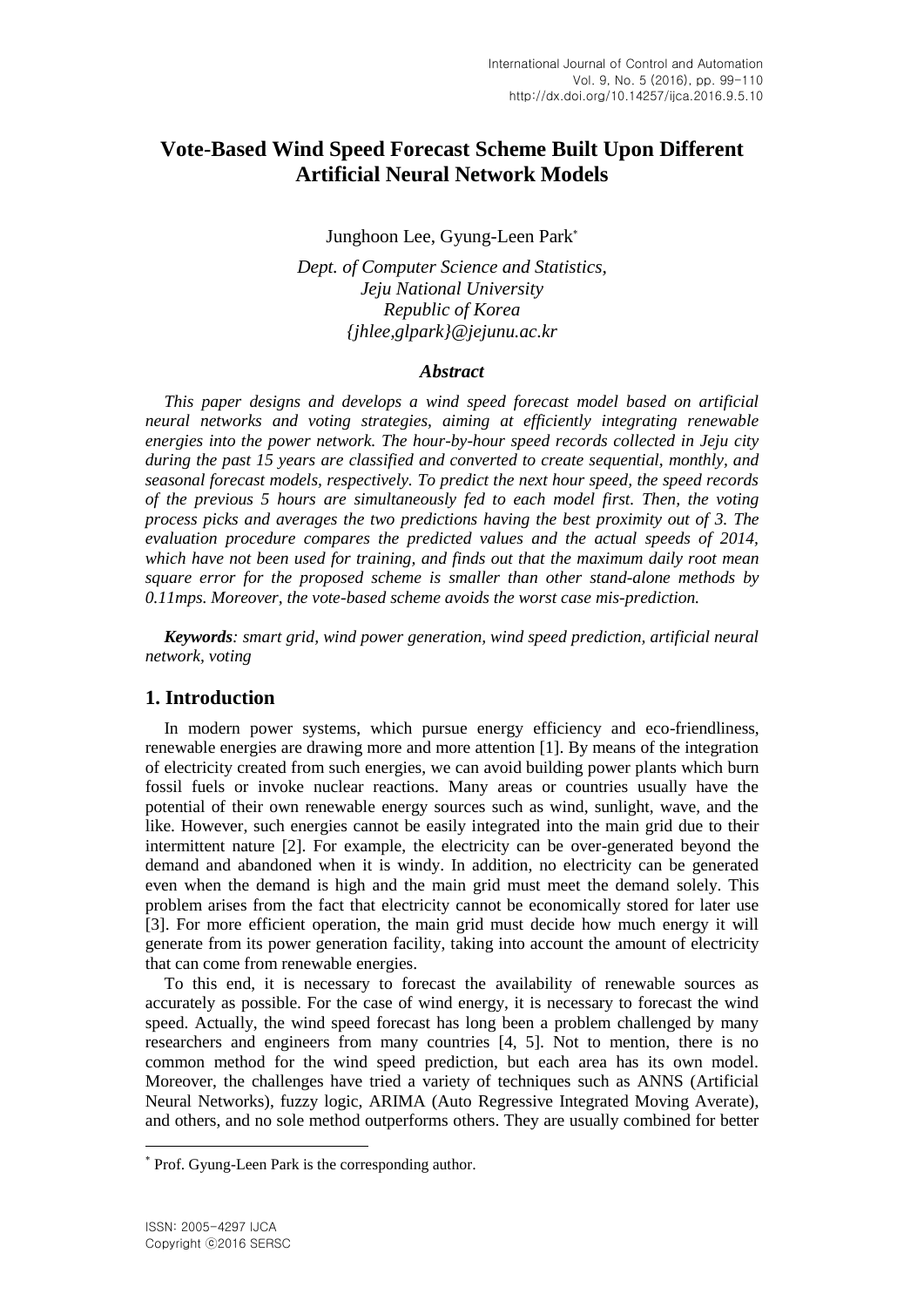accuracy with different weight on different models [6]. Here, ANNs are most widely used technique for modeling and forecasting the complex and nonlinear behavior of target objects [7]. It finds the dependency between input and output variables through the training phase, while the training data sets are generally obtained by a series of observations or measurements.

In building a wind speed forecast model, the past records are used for training, hence how to organize them is critical to the performance of the forecast model. For a time series, it is necessary to take some of the previous records as inputs and the next one as the corresponding output. Here, same input patterns with different outputs may happen, especially when we employ a tremendous number of records collected during a long time interval. Different training pattern sets will lead to different forecast models. Wind speed tends to change differently for each season or month. Hence, some approaches develop independent models for each time period. However, the forecast of other period can be more accurate from time to time. In this regard, this paper develops a voting-based prediction scheme for wind speed change, targeting at Jeju City, Rep. of Korea, which is one of the smart grid leading cities in the world [8]. We build sequential, seasonal, monthly prediction models with ANNs and forecast the next hour speed by voting the outputs of 3 ANNs. This will avoid the unexpectedly inaccurate prediction occasionally found in a single model.

This paper is organized as follows: After outlining the whole paper in Section 1, Section 2 introduces related work on recent wind speed forecasts. Section 3 describes the main idea of this paper and shows the data processing framework. Section 4 evaluates the performance of the proposed scheme using the data not given to the training phase. Finally, Section 5 summarizes and concludes this paper with a brief introduction of future work.

## **2. Related Work**

[9] proposes a spatio-temporal wind speed model for the short-term forecast of wind power generation. The authors begin with the assumption that the target station is surrounded by stations taking the same order AR (Auto Regressive) models. Then, a nonuniform multivariate AR method groups stations either having high or low crosscorrelation with the target station. Here, in AR models, the output variable of a system is well presented as a weighted linear combination of its own previous values. Usually, only a few of stations have a strong correlation with the target station and the correlation matrix must be block-sparse. Due to the nontrivial distribution of null spaces in the correlation matrix, there can be a lot of candidate solutions, however, only one is suitable under specific conditions. This scheme is applied to the speed records in the east coast area of the U.S., in which 57 stations are densely located. At the target station, blocksparse pattern appear in all of the other coefficient vectors. It also stresses its shorter computation time than other ANN-based approaches, achieving the reduction of forecast error in the target area by up to around 30 %.

[10] takes advantage of SVMs (Support Vector Machines) in wind speed forecasting. SVMs have been used not just in the weather forecast but also in pattern recognition, text categorization, and the like. Based on the concept of statistical learning, SVMrequires the consideration on feature space, loss functions, and kernel functions. The loss function maps an event to a real number, while the kernel functions are set of algorithms for pattern examination, including polynomial function, Gaussian basis function, and various splines. The input parameters of the SVM consist of the number of training data, permissible error bound, and kernel-related components such as limit, angle, and offset. The developed model is applied to a real wind speed record captured by National Renewable Energy Laboratory with a 5 minute interval. Here, it is indispensable to detect and correct bad data by means of any data mining process. According to their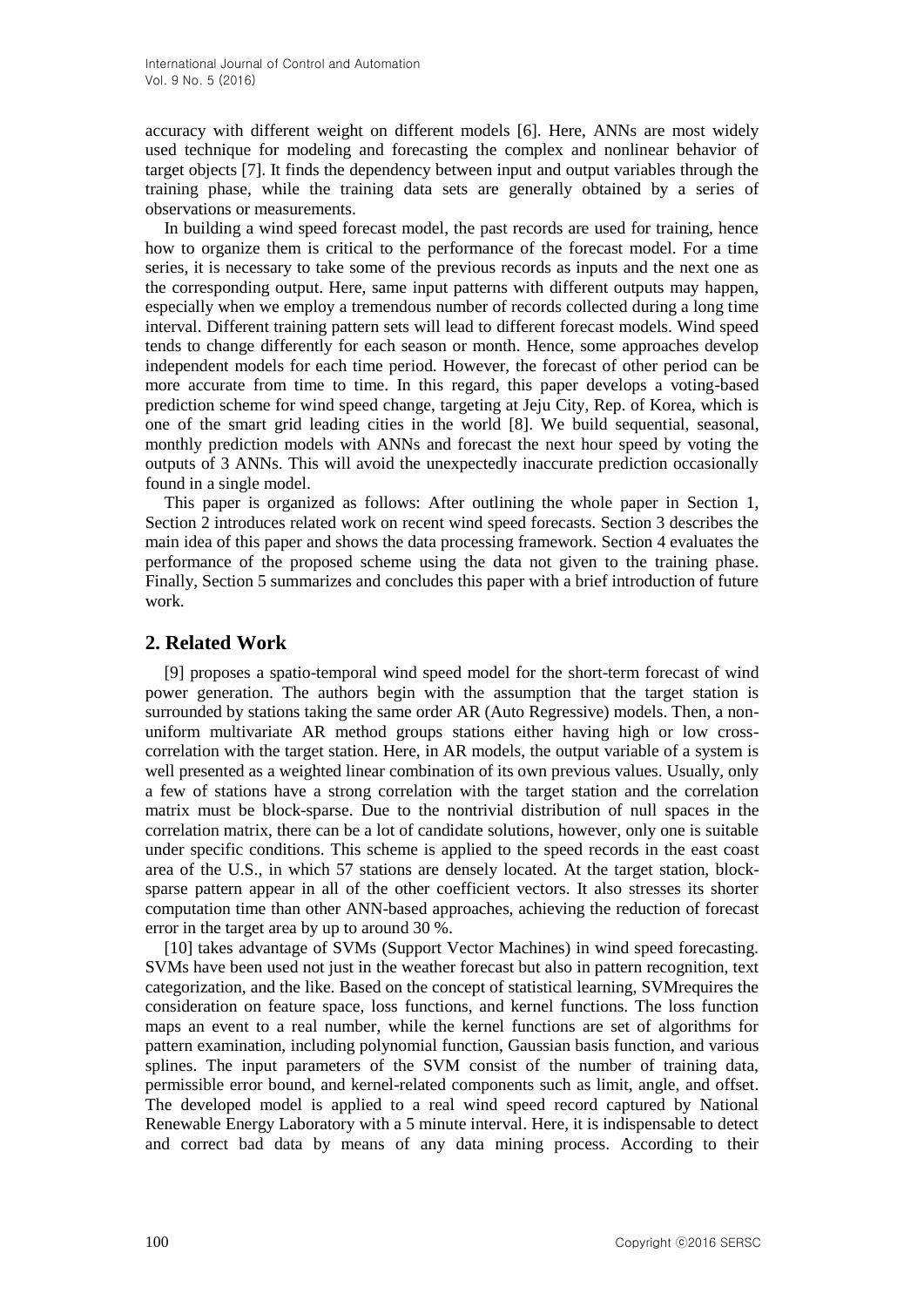observation, the use of 4 data records reaches the optimal results with the employed kernel.

[11] presents a sophisticated deep-learning technique called PDBM (Predictive Deep Boltzmann Machine) for wind speed forecasting. A Boltzmann machine is a stochastic neural network capable of recognizing a probability distribution over given inputs. Here, the bottom-up connections correspond to the recognition relationships while the topdown connections to the weight of generative patterns. The proposed PDBM adds a predictive layer to the legacy DBM [12], incorporating a set of inference values. During its learning process, the pretraining phase finds good initial values for all predefined parameters, while the next fine-tuning phase runs the back propagation algorithm to keep refining them until the loss function reaches its minima. Then, it analyzes the higher level features abstracted from lower level ones of the wind speed records. This scheme is applied to the data set collected in southern China and the set has a 10 minute interval. The authors address that many issues are still open for PDBM including distributed and parallel learning algorithms.

[13] discovers the general trend of the incoming year by a data fusion scheme taking several neural networks. It employs the wind speed record for the past 23 years in the region of Mersing, Malaysia. For annual wind speed prediction, the average monthly speed of the coming year is forecasted based on the NARX (Nonlinear Auto Regressive network with eXogenous inputs). The output will be another time series and stored to make further feedback. Next, for the monthly prediction, interpolation functions process all the discrete data points to find a periodic behavior of the month-by-month wind speed change. Here, the neural network builds two feed-forward back propagation networks, each of which consists of two layers with 6 and 15 neurons. Finally, the general pattern of the next year is obtained after averaging and normalizing the hourly wind speed. This model suppresses the average forecast error to the 0.8 *mps* (meter per second) boundary. Here, the authors have the model updated periodically to adapt to the forecast error deviation.

EMD (Empirical Mode Decomposition), originally developed for nonlinear time series problem solving, decomposes a time series into a collection of intrinsic mode functions and a residue, making it much easier to analyze divided ones. How to decompose the series is decided by local maxima, local minima, and zero-crossings. Such steps are quite empirical and thus this operation is essentially adaptive. EMD has many variants including ensemble EMD, complementary EMD, and complete EMD with adaptive noise. Each variant has its own characteristic. For example, ensemble EMD is a multiple trial process and its input series is basically a mixture of the original series and a finite Gaussian white noise. In [14], EMD and its variants are hybridized with SVR (Support Vector Regression) and ANN. To integrate SVR, the Lagrange multiplier method converts the optimization function to a quadratic optimization problem. The respective combinations are tested for the time series data from NDBC (National Data Buoy Center), where 70 % is used for training.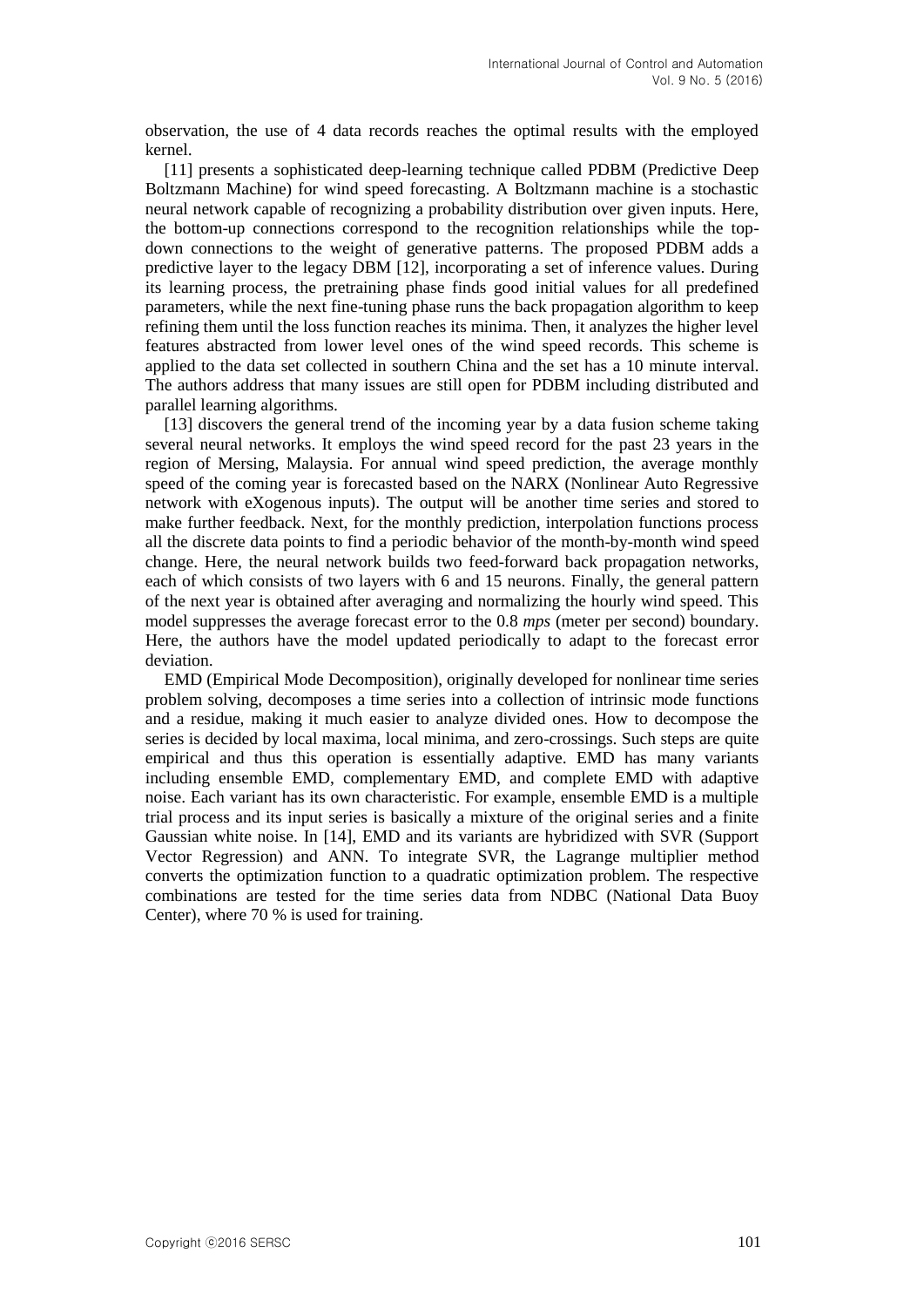International Journal of Control and Automation Vol. 9 No. 5 (2016)

# **3. Wind Speed Prediction Model**

#### **3.1. Data Analysis Framework**



**Figure 1. Hourly Trace**

Figure 1 depicts the data processing architecture we are constructing. To begin with, KMA (Korea Meteorological Administration) publishes wind speed records along with other meteorological data, such as sunlight, precipitation, and the like, mainly on an hourly basis. After downloading the time series as a text file through the web interface (*http://www.kma.go.kr*), it is necessary to remove the garbage first. Then, the stream is converted to a series of SQL statements to insert into a database table. The table is defined in the MySQL database running on our Linux machine. The data analysis module retrieves necessary information through the MySQL communicators on its own platform. Here, the R statistics package supports a direct data connection to a remote MySQL server. Moreover, ODBC (Open DataBase Connectivity) allows an ordinary application to retrieve specific database fields and then process according to the analysis strategy in its workspace. Our work employs the FANN (Fast ANN) library which provides abundant ANN APIs to C language applications [15].

### **3.2. ANN Voting Model**

Figure 2 shows the main idea of this paper, which builds 3 independent ANN categories. Basically, each ANN takes wind speeds for 5 previous hours as input to predict the next hour wind speed. That is, each ANN has 5 inputs and 1 output node. The number of hidden nodes is selected by trial and error. First, our scheme retrieves all the series records without any grouping from the database table and converts to training patterns. Here, the hourly speed records accumulated for 15 years are retrieved. The last year records are reserved for model evaluation. The training pattern file is fed to the FANN API functions to build *ANN*1. The ANN does not differentiate the records collected in different seasons or months, but sequentially takes the training patterns. Next, the wind speed records of each season for each year are retrieved. Here, according to the season classification in the Rep. of Korea, 3 months from March belong to spring, and the next each 3 months to summer, fall, and winter, respectively. Hence, the blocks of 3 months are converted to training patterns. After all, we build 4 seasonal ANNs. The one selected according to the given day will be denoted by *ANN*2. Finally, our model builds 12 monthly ANNs, each of which is trained by the block of 1 month period.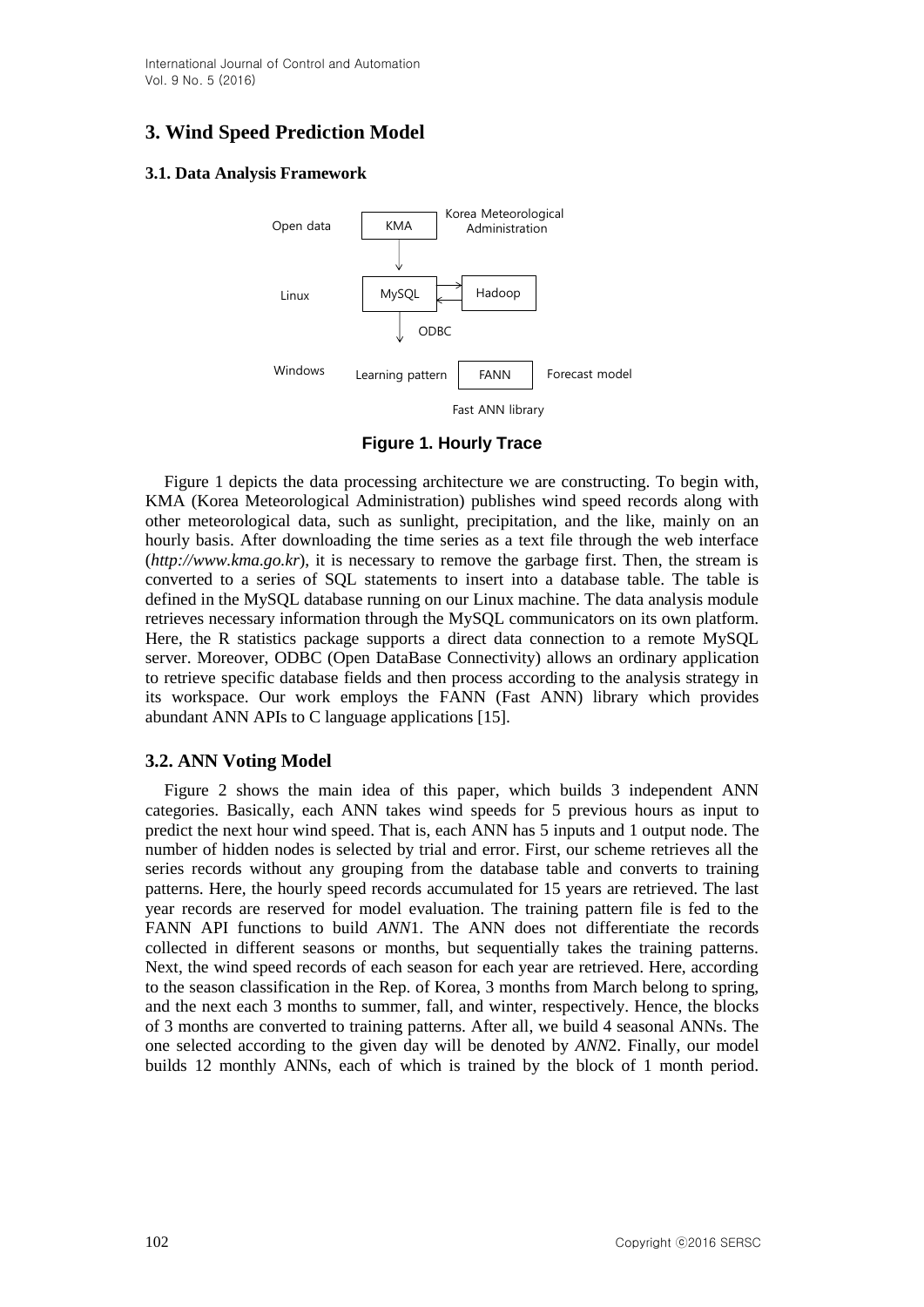

**Figure 2. Hourly Trace**

Each ANN has its own features. For example, the sequential ANN, or *ANN*1, can trace the overall change of the input patterns. As this model has the largest number of training patterns, it can trace the average behavior of the next hour wind speed for the given 5 previous speeds. Next, the *ANN*2 networks focuses on the season-by-season dependency on the previous records, so it can chase the season specific patterns. Likewise, the *ANN*3 networks take monthly dependency and have the smallest number of training patterns. To predict a next hour speed, it is necessary to identify the current month. According to this, we can select the corresponding ANNs. Then, the previous records are input to 3 ANNs simultaneously, so the 3 independent predictions are created. Our prediction module calculates the difference between each pair of them and the prediction farthest away from the other 2 will be excluded. The final prediction will be the average of the remaining 2.

## **4. Performance Measurement**



**Figure 3. Hourly Trace For Predicted And Measured Wind Speeds**

This section evaluates the accuracy of the voting-based wind speed forecast scheme in terms of general performance metrics in the time series modeling and forecasting such as RMSE (Root Mean Square Error), ME (Maximum error), MAE (Mean Absolute Error), and MAPE (Mean Absolute Percentage Error), comparing with pure sequential, monthly, seasonal models. As mentioned earlier, the hourly wind speed records from 1999 to 2013 are trained to build respective ANNs. Then, the speed records of 2014 are used for evaluation. To begin with, there are about  $24 \times 365$  test inputs. Figure 3 plots the hourly change of measured (actual) speed and predicted speed, respectively. As full-year trace will be too dense to present in a single graph, Figure 3 plots the data only for the first 100 days. Just like other forecast models, the prediction error happens due to time lagging, and this makes the error quite large when the speed changes sharply. According to Figure 3, our ANN predicts the hour-by-hour wind speed change, grabbing the general trends of the actual values.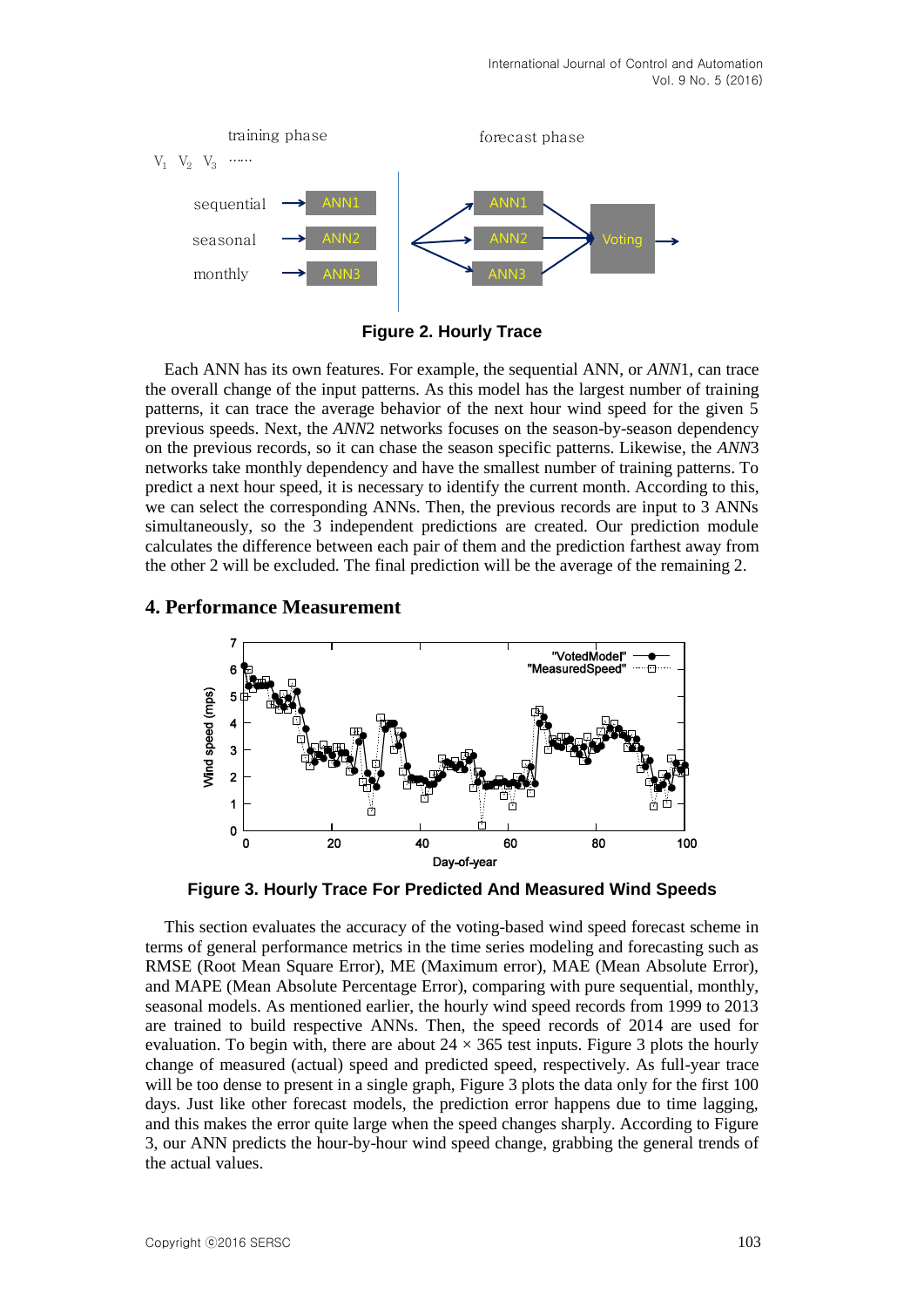Next, Figure 4 compares the daily RMSE, which is calculated as in Equation (1).

$$
RMSE = \sqrt{\frac{1}{N} \sum_{h=1}^{N} (W_h^m - W_h^p)^2}
$$
 (1)

, where is  $W_h^m$  the actual measured speed and is  $W_h^p$  the predicted speed at time *h*. The 24 predictions are analyzed against the actual values for each day. As shown in the figure, 4 curves have a similar pattern. Even if the proposed scheme, denoted by a solid line, has the lowest error level, he gap is not so significant. This is because sequential, monthly,

and seasonal models predict the next hour wind speed quite similarly. Anyway, maximum daily RMSE for the proposed scheme is the smallest of the 4 by 0.11 *mps*

(meter per second). In addition, the seasonal model has the largest maximum daily RMSE, but it has the smallest number of days with error greater than 1.5 *mps* and the largest number of days with error smaller than 0.5 *mps*. The proposed scheme oscillates between 3 models, outperforming on average and showing stable error characteristics.



**Figure 4. Daily Root Mean Square Error**

Now, Figure 5 plots the maximum prediction error for each day, and this error is calculated as shown in Equation (2).

$$
ME = \max(|W_h^m - W_h^p|) \tag{2}
$$

Here again, *h* can be one of 24 hours. The daily maximum reaches near 6 *mps* from time to time, but mainly remains below 2.5 *mps*. Even in the case 23 predictions are accurate but one has a significant error, the daily maximum will be the same as the worst error. On those days when the wind speed changes abruptly, the maximum error will be larger. The prediction model seems to chase the actual pattern change usually with small time lag. Particularly, if the speed changes from 0 *mps* to 6 or higher in an hour and the model catches up 1 hour later, the error size will be 6 or higher. Nevertheless, the daily maximum remains around 2 *mps* even on those days which are highly likely to have experienced a significant change from their closeness to large-error days. Actually, in terms of the maximum daily error, the sequential model shows the smallest error of 5.34 *mps*, while the proposed scheme shows 5.79 *mps*. The number of days whose maximum error exceeds 5.0 *mps* is smallest on the seasonal model.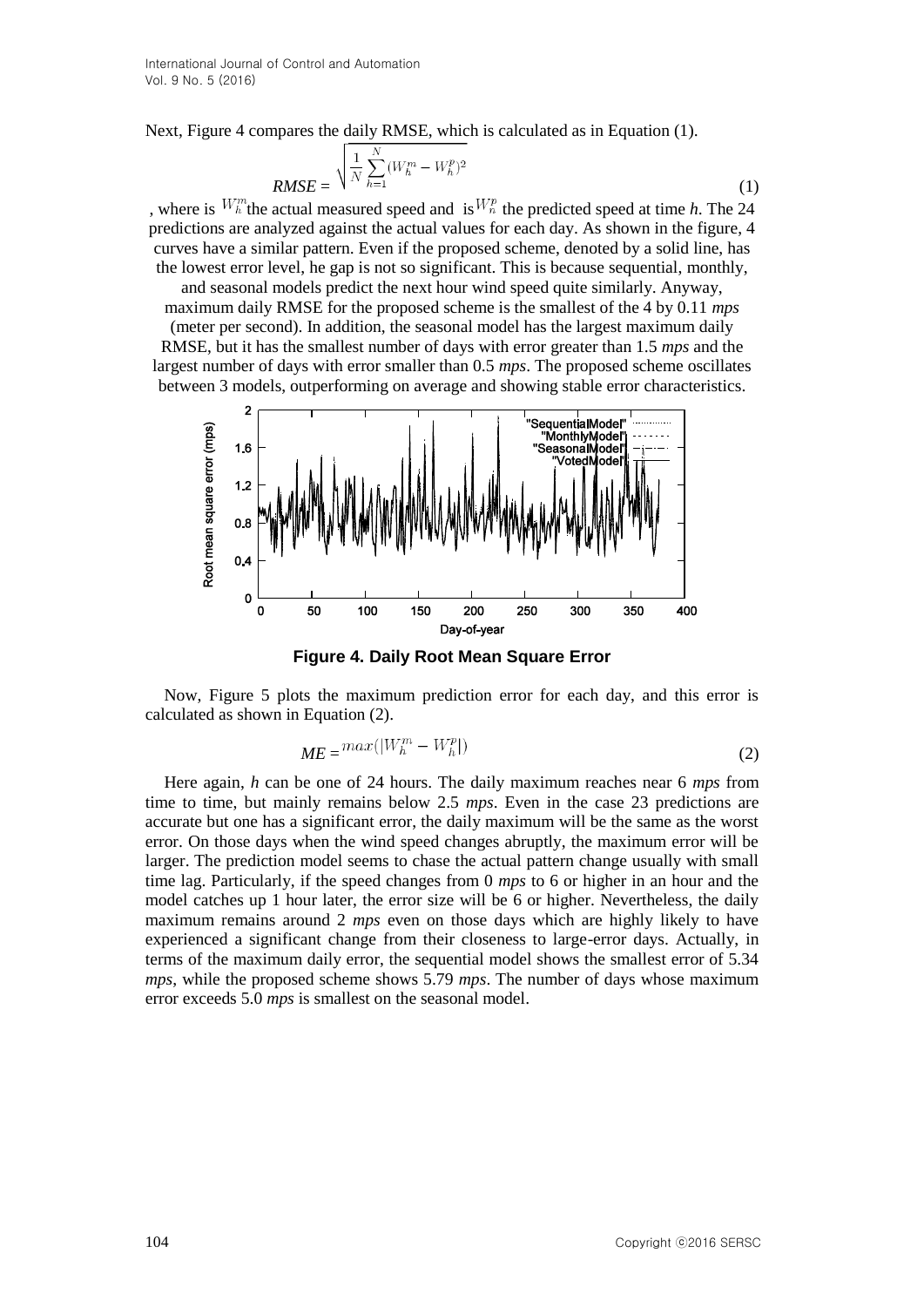

**Figure 5. Daily Maximum Error**

Figure 6 shows the daily maximum absolute error, and it will be calculated as shown in Equation (3).

$$
MAE = \frac{1}{N} \sum_{h=1}^{N} |W_h^m - W_h^p|
$$
\n(3)

Unlike the daily maximum error, the average error shows the general accuracyofr the prediction. The voting scheme usually comes at the lowest place. Sometimes, the most and second most erroneous predictions are close and win the vote, counting out the accurate one. In this case, our scheme can have significant errors. Anyway, in terms of the maximum of daily mean error, the vote-based scheme outperforms the others by 0.01 *mps*. For the number of days having errors larger than 1.0 *mps*, only the seasonal model works poorer than the other three by 17.3 %. In addition, for the number of days having errors of 0.5 *mps* or less, the proposed scheme outperforms the others by from 4.5 to 18.1 %.



**Figure 6. Daily Mean Absolute Error**

Figure 7 plots the mean average percentage error, which is calculated as shown in Eq. (4).

$$
MAPE = \frac{100\%}{N} \sum_{h=1}^{N} \left| \frac{W_h^m - W_h^p}{W_h^m} \right|
$$
\n(4)

This metric measures how close a prediction is to its real value. As can be seen in Equation (4), the measured value comes in the denominator. Hence,  $W_{h}^{m}$  if approaches zero, even a small error leads to a significant percentage error. Moreover, those hours having the wind speed of 0 will be eliminated in computing the percentage error. While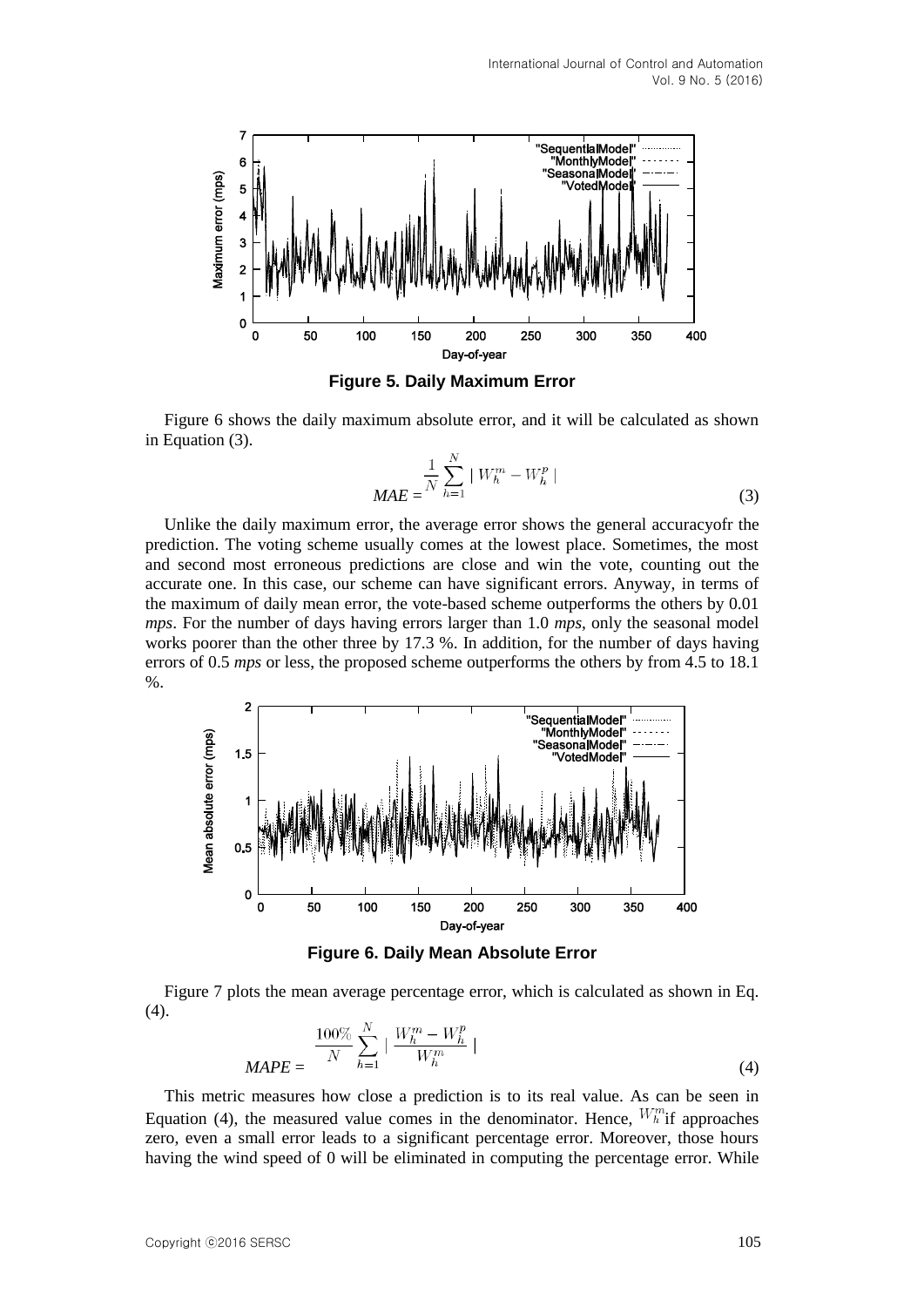the hours having a 100 % or larger percentage error appear in the graph, in most days, the error size remains below 40 %. In summer season, most days are not windy but the wind speed changes unpredictably in a short time according to rainstorms and the like. Hence, the percentage error goes quite high during this season. Even though the maximum percentage error seems a little bit meaningless, the error of around 150 % happens in all 4 schemes.



**Figure 7. Daily Mean Average Percentage Error**



**Figure 8. Monthly Root Mean Square Error**

Now, we turn our focus to monthly statistics. Each metric is calculated on a monthly basis. First, Figure 8 shows the monthly root mean square error. Contrary to the daily statistics, the curves are quite smooth. The monthly error falls into the range from 0.81 to 0.96 *mps* range. Actually, the root mean square error for each model, that is, the yearly statistics is almost same. In the proposed scheme, the gap between the maximum and minimum errors becomes smaller. In addition, the vote-based scheme avoids the worst case mis-prediction. Miscellaneously, the seasonal prediction has the maximum and minimum monthly errors.

Figure 9 shows the monthly maximum error. As the worst prediction of the month is selected, the error curves go higher for all cases. While the proposed scheme doesn't have the smallest error in each month, it doesn't have sharp peaks even in the highly unpredictable summer season. As for seasonal model, the maximum error goes higher. It means that seasonal grouping is a little bit meaningless or inappropriate. However, it shows the smallest error from time to time. A more sophisticated complementary method could overcome this shortcoming.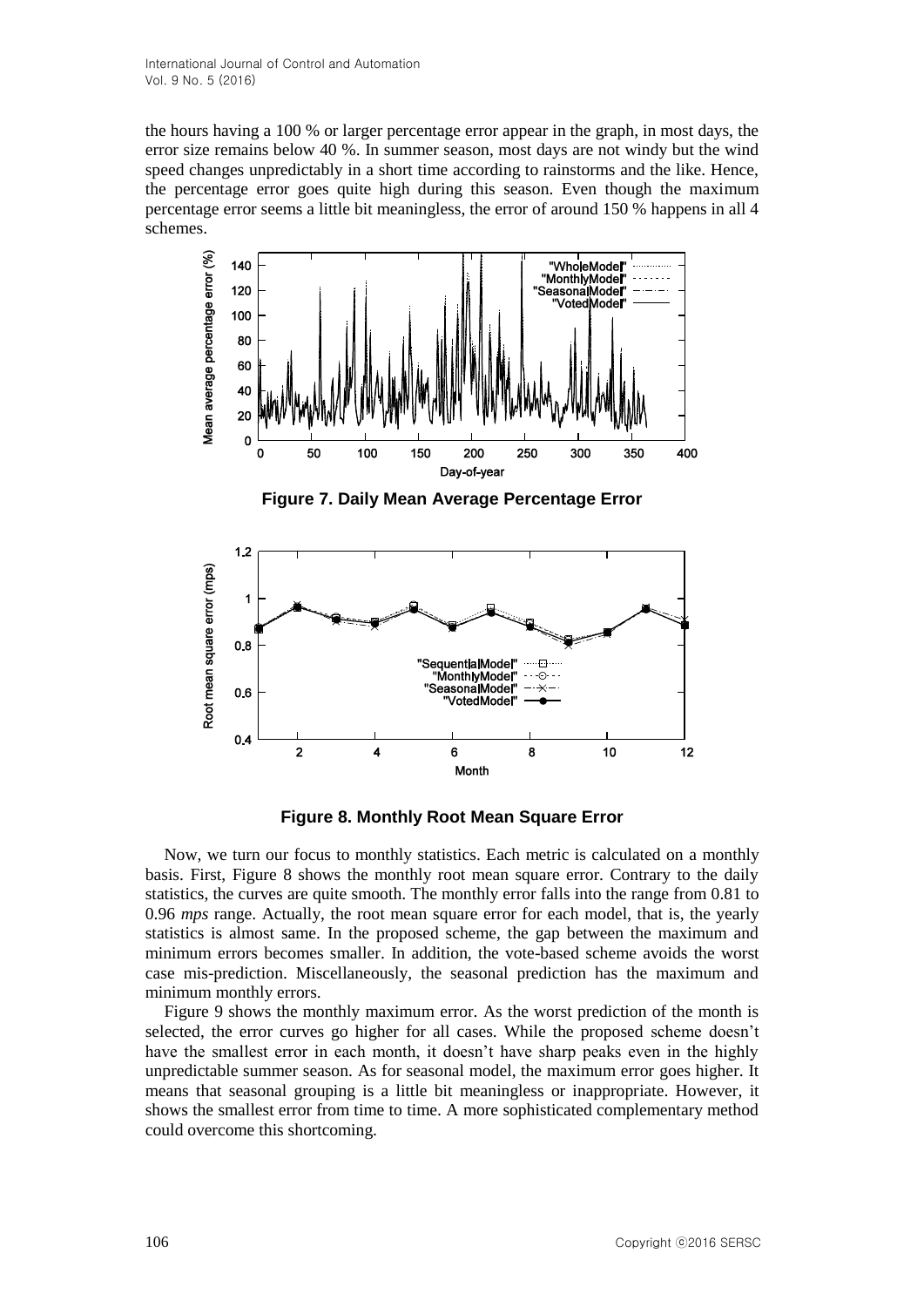

**Figure 9. Monthly Maximum Error**

Figure 10 plots the monthly absolute error. Here again, the gap between the maximum and minimum values is smallest in the vote-based scheme. Just like the hourly trace, the error of the proposed scheme tends to stick to the mean of the lowest two. Except quite a few cases two largest errors block out the most accurate prediction, the voting process can reduce the effect of the penetration of errors.



**Figure 10. Monthly Maximum Absolute Error**

Finally, Figure 11 plots the monthly mean average percentage error. The error goes very high during the summer season, specifically in July, which corresponds to the monsoon season and faces typhoons. 4 curves behave quite similarly to the case of Figure 10.



**Figure 11. Monthly Mean Average Percentage Error**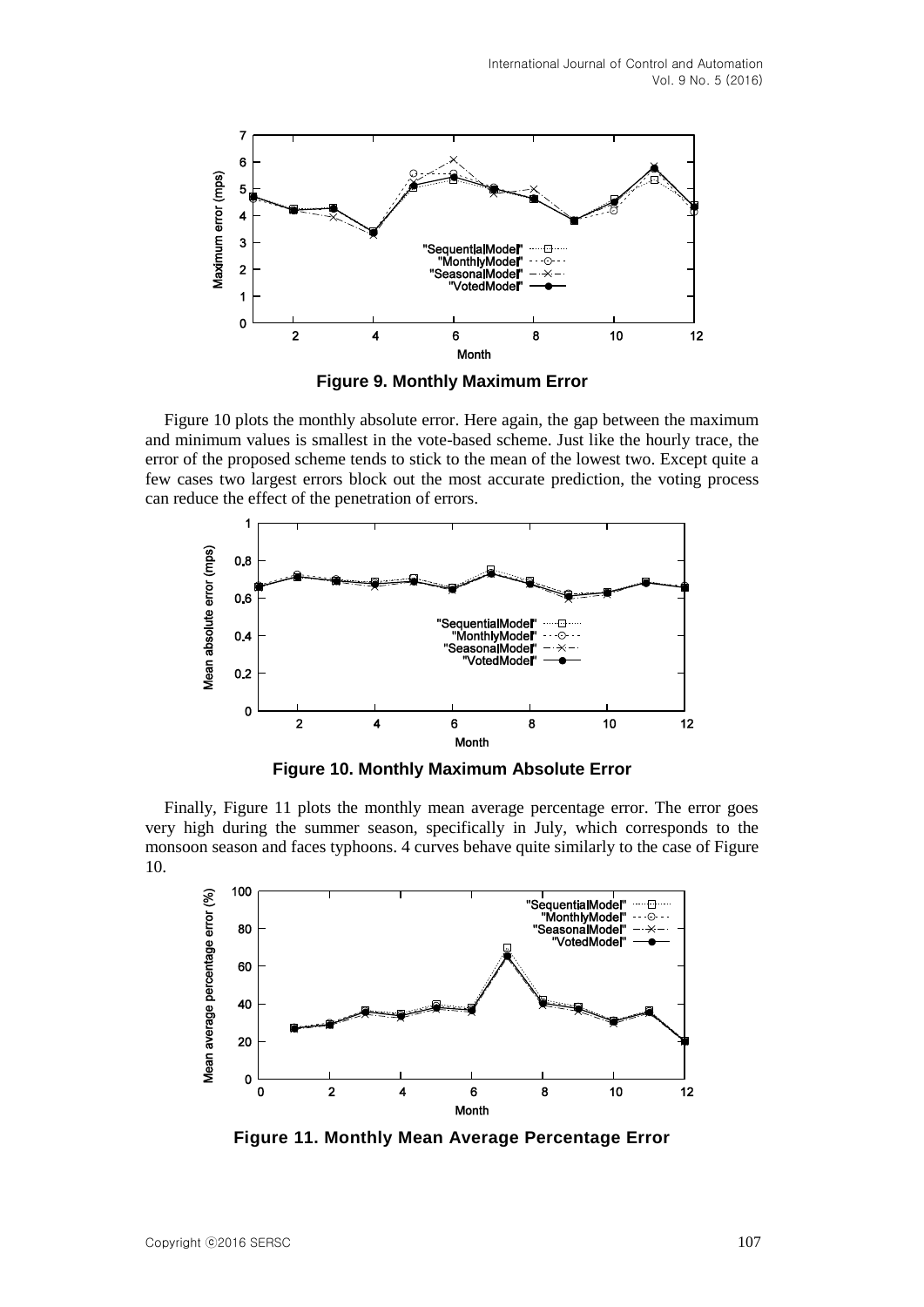## **5. Conclusions**

Smart grids are trying to integrate more and more renewable energies to reduce air pollutions and enhance energy efficiency. To overcome the intermittency of the wind energy, not only battery technologies but also the future wind speed prediction is important for efficient planning of power generating planning and facility management. In this paper, we have designed and implemented a vote-based wind speed forecast scheme for Jeju city, which has outstanding wind power generation potential. The hourby-hour wind speed records from 2004 to 2013 are downloaded from KMA via its open data web interface and stored in our own database. Our analyzer classifies and converts the records to training patterns according to the month or season to which the timestamp of a record belongs to. After the training phase, 1 ANN for sequential modeling, 4 ANNs for seasonal modeling, and 12 ANNs for monthly modeling are created. To predict the next hour speed, the speed records of the previous 5 hours are simultaneously fed to each model first. Then, the voting process picks and averages the two predictions having the best proximity out of 3.

The evaluation process compares the actual speed and the predicted speed for the speed records of 2014 which is not used for training. The experiment has yielded daily and monthly statistics on RMSE, ME, MAE, and MAPE, respectively. It finds out that maximum daily root mean square error for the proposed scheme is the smallest of the 4 by 0.11 *mps*, while its prediction has the smallest error out of 4 mentioned models in most cases. Moreover, the vote-based scheme avoids the worst case mis-prediction, which can be observed in a single prediction model.

As future work, we are planning to incorporate interdependent time series streams created from a variety of smart grid entities such as electric vehicles, charging facilities, microgrids, distributed generators, and the like, to construct an intelligent smart grid city and find a promising business model based on the big data analysis.

#### **References**

- [1] C. Chakraborty, H. Ho-Ching Iu, and D. Dah-Chuan Lu, "Power converters, control, and energy management for distributed generation", IEEE Transactions on Industrial Electronics, vol. 62, no. 7, **(2015)**, pp. 4466 - 4470.
- [2] U. Annakkage, D. Jacobson, and D. Muthumum, "Method for studying and mitigating the effects of wind variability on frequency regulation", CIGRE/IEEE PES Join Symposium on Integration of Wide-Scale Renewable Resources into the Power Delivery System, **(2009)**.
- [3] S. Du and C. Zuo, "Driving ranges prediction of pure electric vehicle with dual energy storage system based on BP neural network", International Journal of u- and e- Service, Science and Technology, vol. 8, no.3, **(2015)**, pp. 273-286.
- [4] R. Jursa, "Variable selection for wind power prediction using particle swarm optimization", 9th Annual Conference on Genetic and Evolutionary Computation, **(2007)**, pp. 2059-2065.
- [5] N. Abdel-Karim, M. Small, and M. Ilic, "Short term wind speed prediction by finite and infinite impulse response filters: A state space model representation using discrete Markov process", IEEE Bucharest Power Tech Conference, **(2009)**.
- [6] C. Wang, Z. Lu, and Y. Qiao, "Modeling of wind pattern and its application in wind speed forecasting", International Conference on Sustainable Power Generation and Supply, **(2009)**, pp. 1–6.
- [7] K. Methaprayoon, C. Yingvivatanapong, W. Lee, and J. Liao, "An integration of ANN wind power estimation into unit commitment considering the forecasting uncertainty", IEEE Transactions on Industry Applications, vol. 43, **(2007)**, pp. 1441-1448.
- [8] J. Lee, G. Park, Y. Kim, E. Kim, and I. Lee, "Wind speed modeling based on artificial neural networks for Jeju area", International Journal of Control and Automation, vol. 5, no. 2, **(2012)**, pp. 73-80.
- [9] B. Sanandaji, A. Tascikaraoglu, K. Poolla and P. Varaiya, "Low-dimensional models in spatiotemporal wind speed forecasting", American Control Conference, **(2015)**, pp. 4485-4490.
- [10] T. Pinto, S. Ramos, R. Sousa and Z. Vale, "Short-term wind speed forecasting using support vector machines", IEEE Symposium on Computational Intelligence in Dynamic and Uncertain Environments, **(2014)**, pp. 40-46.
- [11] C. Zhang, C. Chen, M. Gan and L. Chen, "Predictive deep Boltzmann machine for multiperiod wind speed forecasting", International Journal of Control and Automation, IEEE Transactions on Sustainable Energy, vol. 6, no. 4, **(2015)**, pp. 1416-1425.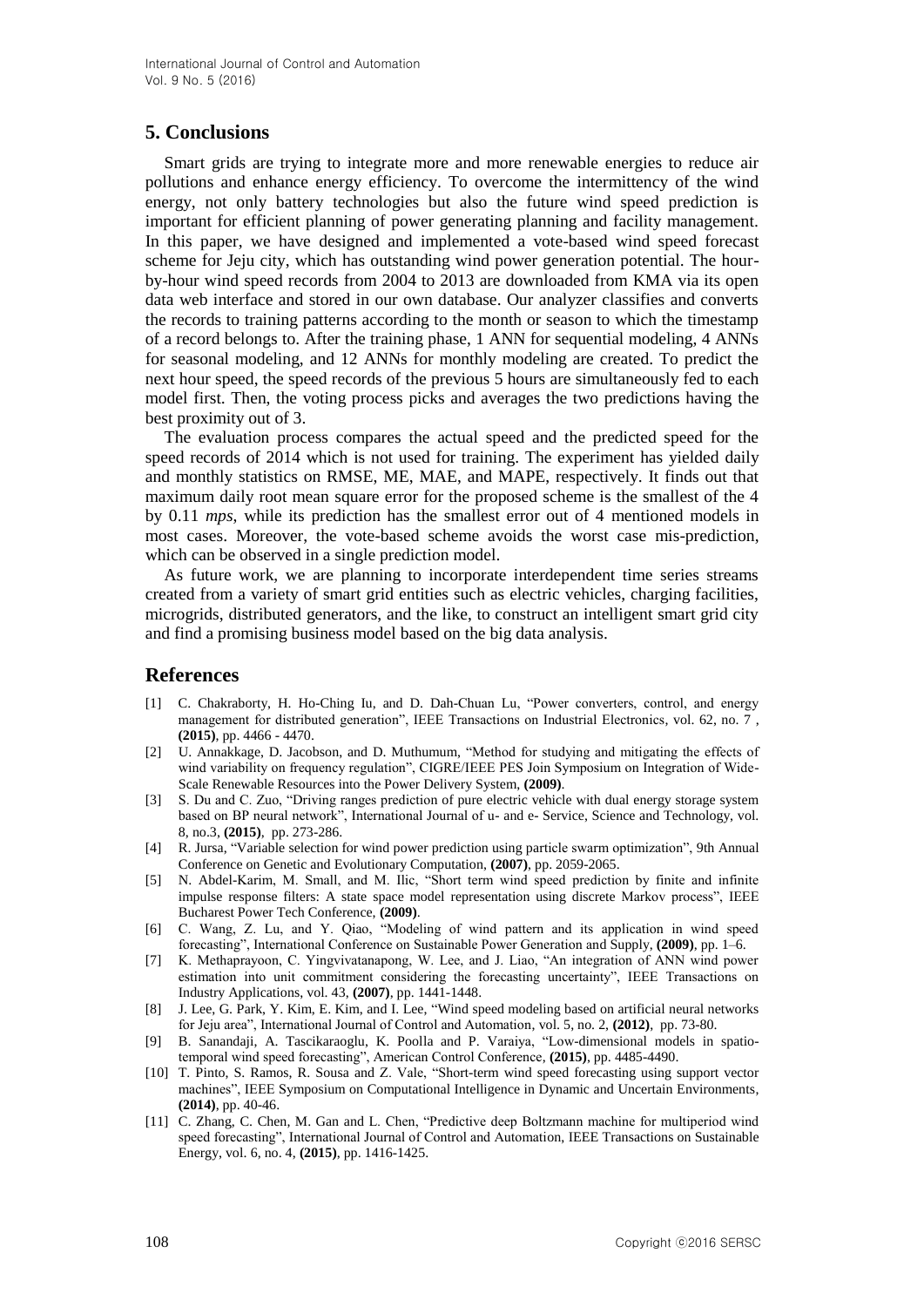- [12] R. Salakhutdinov and G. Hinton, "An efficient learning procedure for deep Boltzmann machine", Neural Computing, vol. 14, no. 8, **(2012)**, pp. 1967-2006.
- [13] H. Azad, S. Mekhilef and V. Ganapathy, "Long-term wind speed forecasting and general pattern recognition using neural networks", IEEE Transactions on Sustainable Energy, vol. 5, no. 2, **(2014)**, pp. 546-553.
- [14] Y. Ren, P. Suganthan, and N. Srikanth, "A comparative study of empirical mode decomposition-based short-term wind speed forecasting methods", IEEE Transactions on Sustainable Energy, vol. 6, no. 1, **(2015)**, pp. 236-244.
- [15] S. Nissen, Neural Network Made Simple, Software 2.0, **(2005)**.